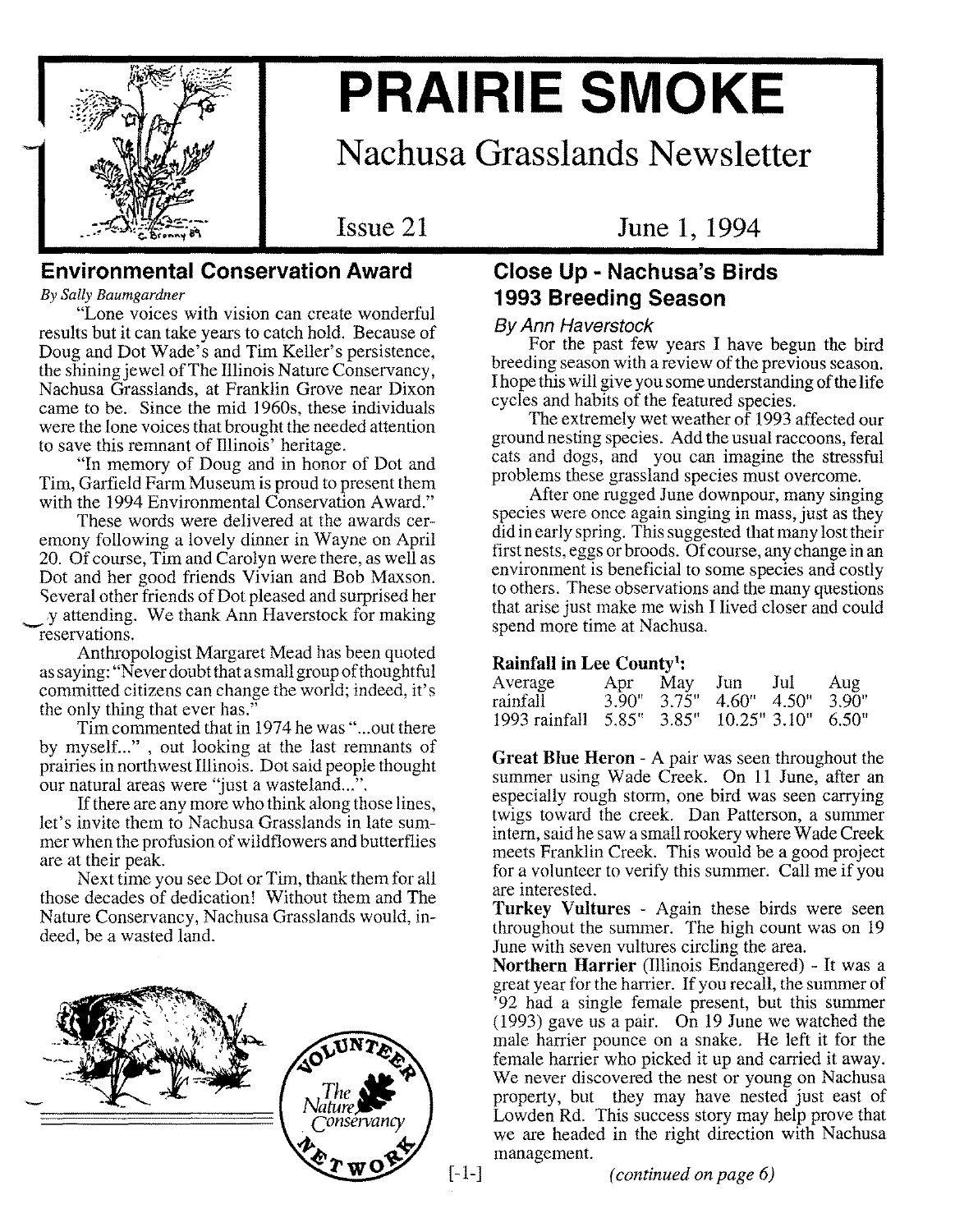# From the Preserve Manager Bill Kleiman

Nachusa Grasslands has been subdivided! - into eleven management units. We have signed up stewards and costewards for most of these units. We are excited about this new concept of volunteer stewardship that will allow



more attention to each area of the preserve. These new volunteers stewards have already done significant work in just the few weeks since signing up for their own units.

Mike Adolph has begun eradicating the multiflora rose from one piece of his unit and will be searching for the reed canary grass patches to do them in too. Gene St. Louis has already found the small RCG patches on the Dot  $\&$  Doug unit and has sprayed them with Roundup. Mike Crowe has drawn up a map of his unit and already has a progressive management vision that includes rescuing a burr oak grove from a strangle of brush. Kevin Kaltenbach has been showing off the fruits of his fine brush clearing in the fen unit to other stewards where native sedges and forbs are already awakening from their shade induced slumber. Sally Baumgardner is predicting when the prairie smoke and other native plants are ready to harvest and where she will plant the seed on the Northeast unit.

The seasonal restoration technicians (interns) started mid-May and will be assisting the stewards this summer and during holiday breaks from college. Some of the stewards work during the week, some on the weekends. They will be making detailed management maps and beginning to work on their top priorities. There are a few steward positions still available and we would like to see each unit have five or so members that work together as a team. Restoring Illinois is important work and the comradery is joyfully shared. Just show up at one of the scheduled workdays or give me a call if you are interested in helping us out.

#### Management Unit ........Stewards & Co-Stewards

| Kittentail West Chicago Prairie Stewards       |
|------------------------------------------------|
|                                                |
|                                                |
|                                                |
|                                                |
| Big Woods  Earl Thomas, Jim Lahman             |
| Dot & DougGene St. Louis, Chris Bronny         |
|                                                |
| Coneflower  Mary Ann Hoefflinger, Hazel Reuter |
|                                                |
|                                                |
|                                                |

### Work projects that need you:

If you're interested in participating in the work at Nachusa and want a special project to call your own, then you need to see page 7.

# Wish List for Nachusa Grasslands Prescribed Burn Gear:

- --300 + gallon tank to store water
- •-Stand to hold above tank
- $-10 50$  gallon water tank
- •-Agricultural herbicide sprayer for spraying water lines
- --Pulasky or McCleod hand tools
- •-Plastic safety helmets
- =Nomex fire retardant suits
- =Pickup or jeep sized fire truck

#### Special Thanks To:

- •-Dave Schonefelder-Removing old tree stands
- •-Mike Adolf-Building a nice  $8^7$  seed dryer
- Gene St. Louis-Creating a killer slide show
- Dave Clark-Overlay of 1830 survey notes onto an aerial photo
- •-Matt Sawyer-Cutting trees-Schafer's Knob
- Dennis Lubbs-Leading plant identification tour
- =Gene St. Louis-Leading the cleanup of the Autumn on the Prairie site
- •-Dave Derwent-clearing fencerow brush on the Main Complex

If your tour group is visiting the Grasslands, please contact Ellen Baker, 1742 Reynolds Road, Franklin Grove, IL 61031 (815)456-2283, with an estimate of the number of people in your group. Thank you!

Franklin Creek State Park picnic area (shelter, water & restrooms) is three miles south. Bring lunch to enjoy at the park or the Grasslands if desired-nearest restaurant is in Franklin Grove (approx. 6 miles).

# Biodiversity Sited at Nachusa:

- Two sandhill cranes spent an overnight on the Bivins property in mid-April
- Virginia rail seen at Bivins' pond in early May
- Bobolinks arrived around May 7
- Mockingbird sighted on May 15
- Four badgers
- Five turkeys
- Upland sandpiper & Northern Harrier (Both IL endangered species requiring large habitat)

[-2-]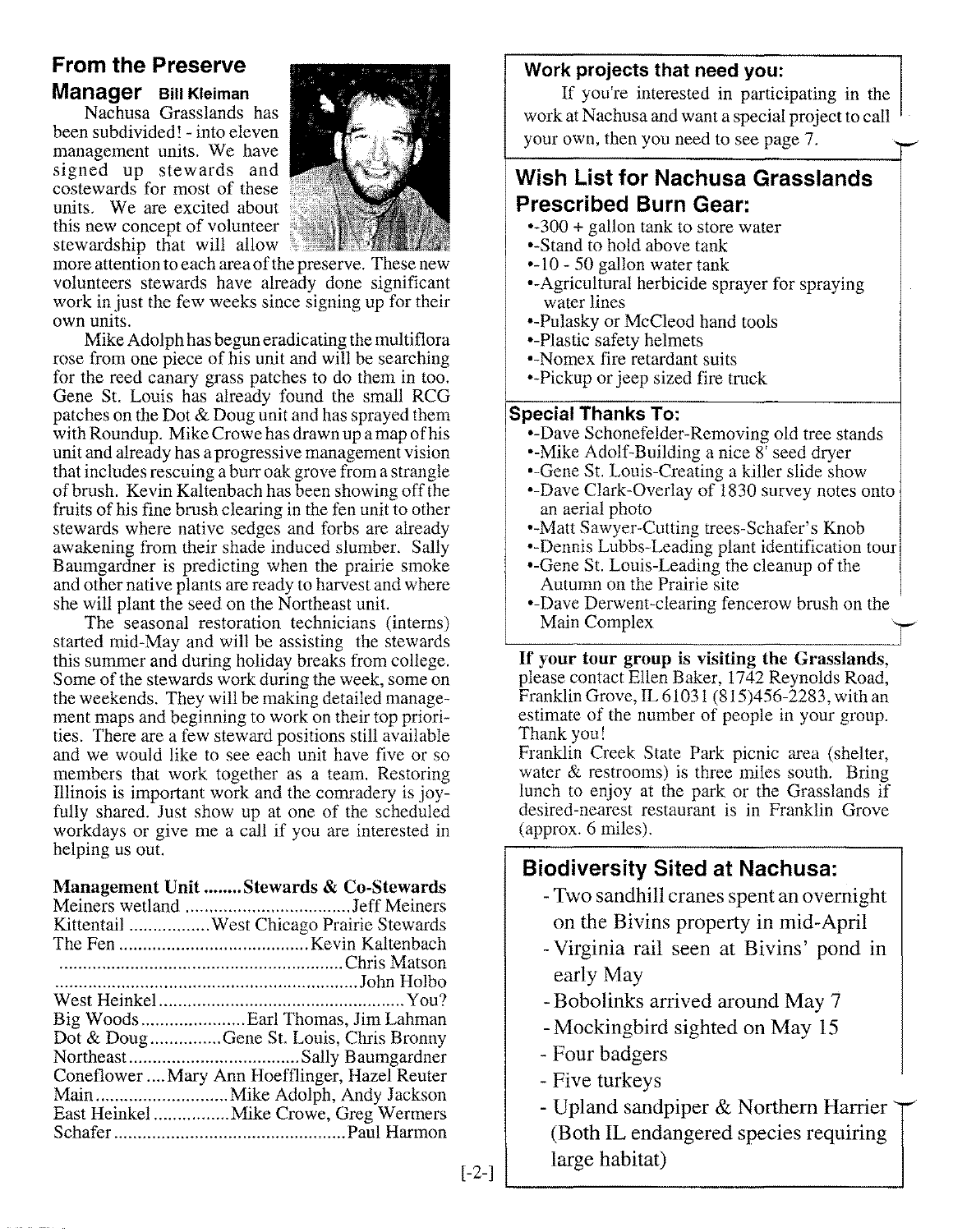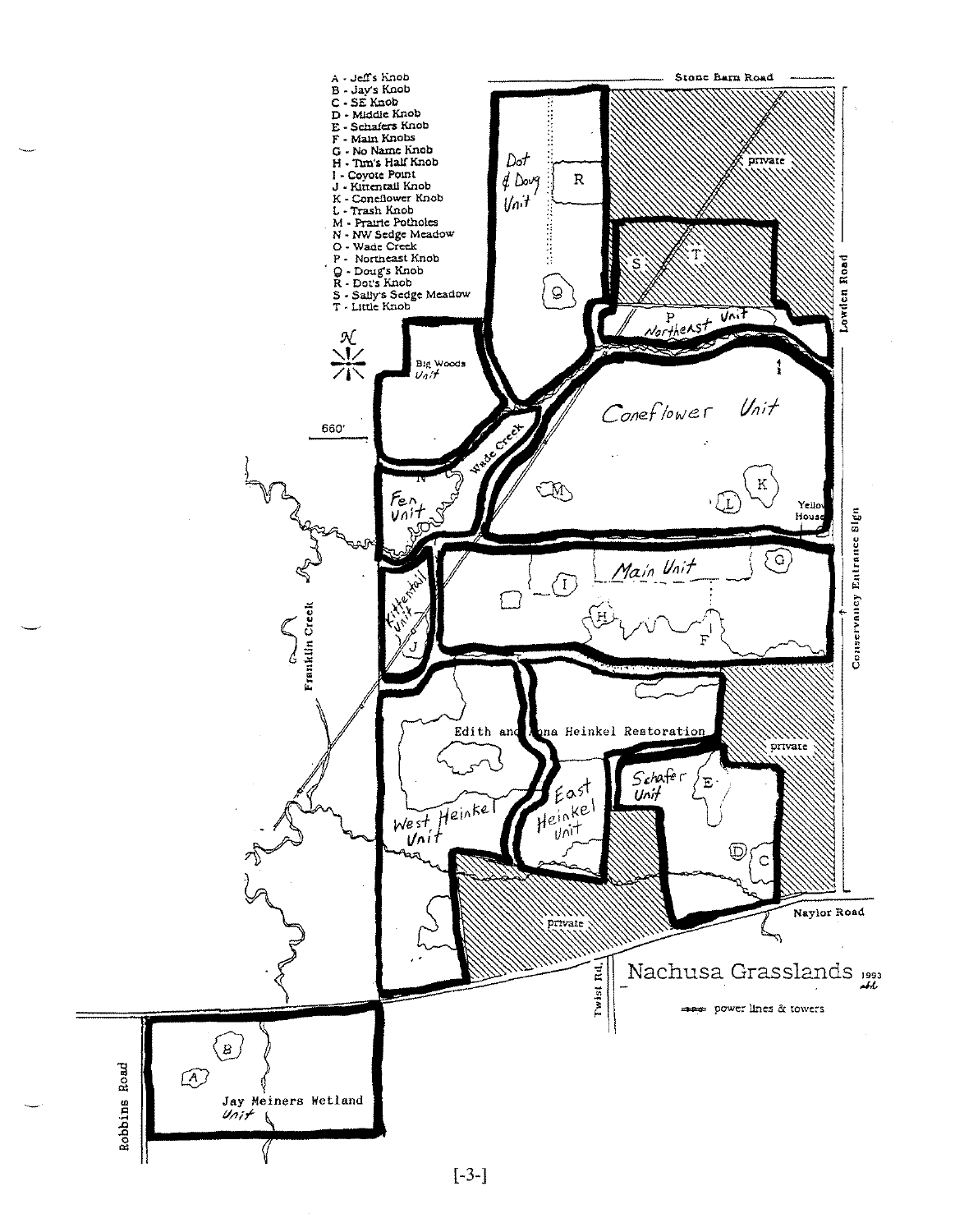





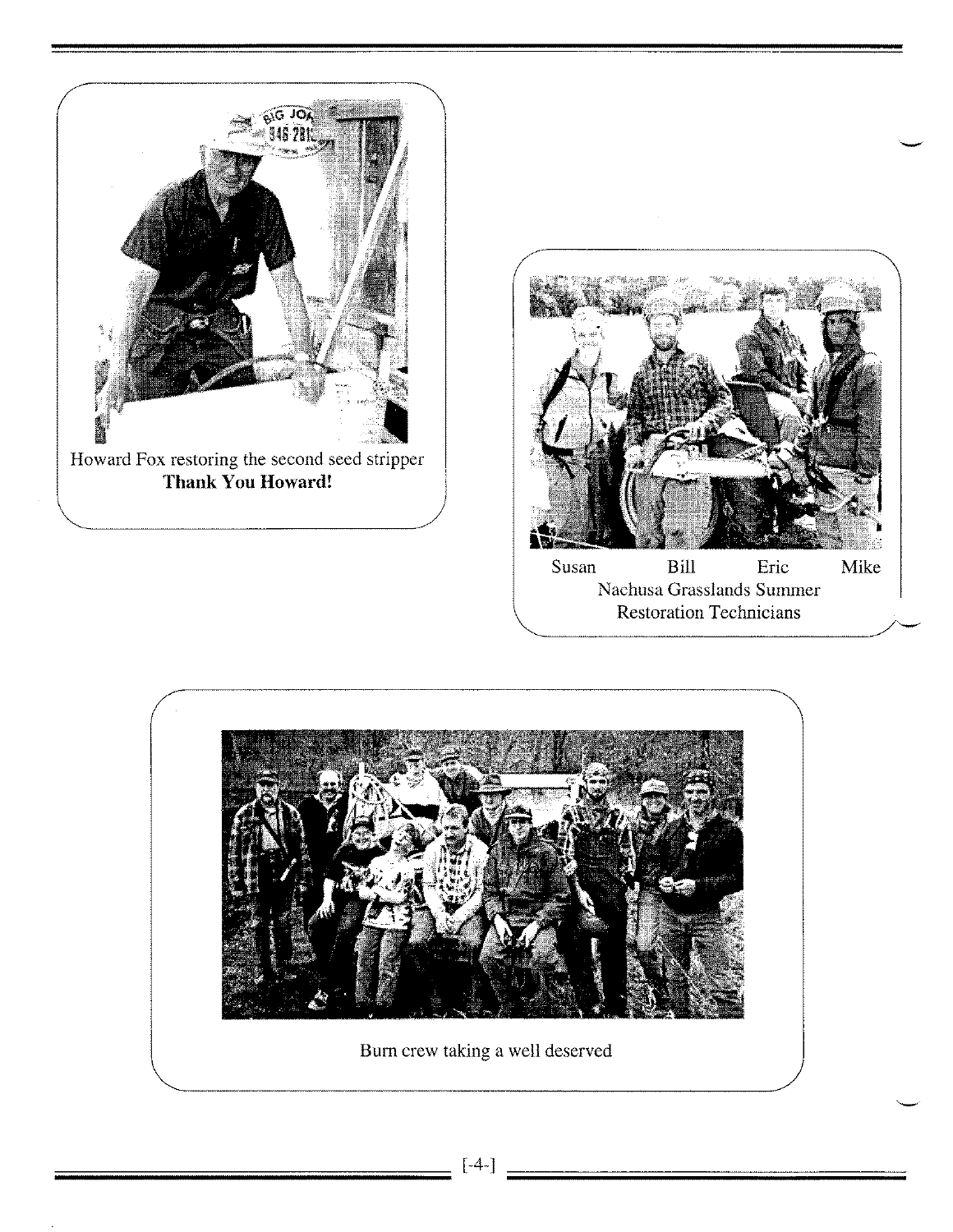# **Northeast Unit Stewardship Report**

*By Max Baumgardner*

It's easy to become enthusiastic about the future of Nachusa Grasslands when given an opportunity to take an early morning walk on it. The sun is shining gloriously, the birds are chirping everywhere, and last night's animal diggings are strewn across the landscape. The smells, sounds and sights are better than any Disney creation.

I recently witnessed great changes throughout the grasslands, and these will continue (with effort by Sally and other volunteers). We are planning and carrying out the necessary management of our area, the Northeast Unit. We want this unit to become a premier attraction and to continue its journey toward what it was in the early 1800s.

This "rambling" is to make you aware of some of those efforts we've initiated to fulfill ourcommittment as stewards of this unit. (I'm Sally's assistant, she's the unit steward.) I do brush removal. Come and see Barn Hill as it changes from a former sheep grazing area (shaded by very young floodplain trees), to a spectacular hill prairie. Sally planted over 100 species of native plants here and we're anxiously looking forward to its "crop". Ask HER to name them-better be prepared for a botanical eruption. She spends many hours removing aliens and nearly loses her Christian upbringing when she spots something that "shouldn't be there".

Then there's Buckboard Hill, one of the finest knobs in our unit. This was identified many years ago as a high quality prairie remnant, but perhaps it was "too small" for anyone to bother with. It has had several great fires, the cherry trees have been slain (again), much of the Multiflora Rose has been removed, including the crowns. These disturbed areas have been seeded with prairie species, and this knob is recovering beautifully. (We once were going to put a house there; now it's a greater joy to see it in its natural state.)

We had a successful burn season with much appreciated help from Bill & Susan, Eric Thomas, Curt & Tim Braughn, Josh Skolnick and even by our son and daughter-in-law from Cincinnati. The results of this are showing up already!

Drop by and see these improvements! We're the unit with the only known patch of Pasque Flowers at Nachusa Grasslands. Come and visit and learn; better yet, join us in our restoration efforts—parental guidance not required!

# **Public Showers - You're All Invited!**

The Perseid meteor showers will be visible in the night skies again this August. Join us for another evening of "Oohing and Aahing" under these so-called shooting stars. Watch area newspapers for details.

# **In Search of Karner Blue**

*by Mike Adolph and Gary Tollaksen*

A recent article in the Nature Conservancy magazine described Ron Panzer's attempts to translocate insects to Nachusa. Panzer, of Northeastern Illinois University, has set up a butterfly monitoring program for several Illinois preserves. Last summer we began our rookie season as butterfly counters at the Grasslands.

We are especially on the lookout for species tied to the health of the prairie plant communities. He has put seventeen species in each of three categories: A, B, and C. Species on the A list are rare; in the last two years monitors of twenty-six places reported finding only seven species on the A list.

There are about another fifty species that we might see, so there are almost a hundred insect species we possibly deal with. We identified thirty-six species this past season. In contrast, there are 340 species of plants at Nachusa and ninety-five birds.

A high point for us this season is our contribution to the rare A list, the little copper (or American copper). We have seen this butterfly often on our route, and in other parts of the Grasslands. It is usually less than an inch across, bright orange on the upper forewing, with another stripe of the same color on the hind wing, and otherwise it's largely brown. On the underside it is grayish, with some small black spots and a row of orange spots near the base of the hind wing. Be on the lookout for these from May into September. [Become an assistant monitor yourself!]

A relative of the copper is the Kamer blue, which was identified by the writer Vladimir Nabukov. This rare species depends upon lupine plants for food. We have a few lupines here, so this butterfly is a possible candidate for reintroduction, as was done with the gorgone checkers pot.

One of the prized plants here at Nachusa is the bird's foot violet. One species on the A list is the regal fritillary, which lays its eggs under this violet and others. Sad to report, no monitor has reported seeing this species in the last two years.

# **Biodiversity Reading Group**

Enjoy lively discussion on the Pulitzer prize winning E. o. Wilson's The Diversity of Life, Belknapp Harvard Press, 1992. Available in paperback. Dot Wade will be joining us and she can order books 815-732-6890. Discussion date to be made later.

Call Max Baumgardner at 815-456-2083.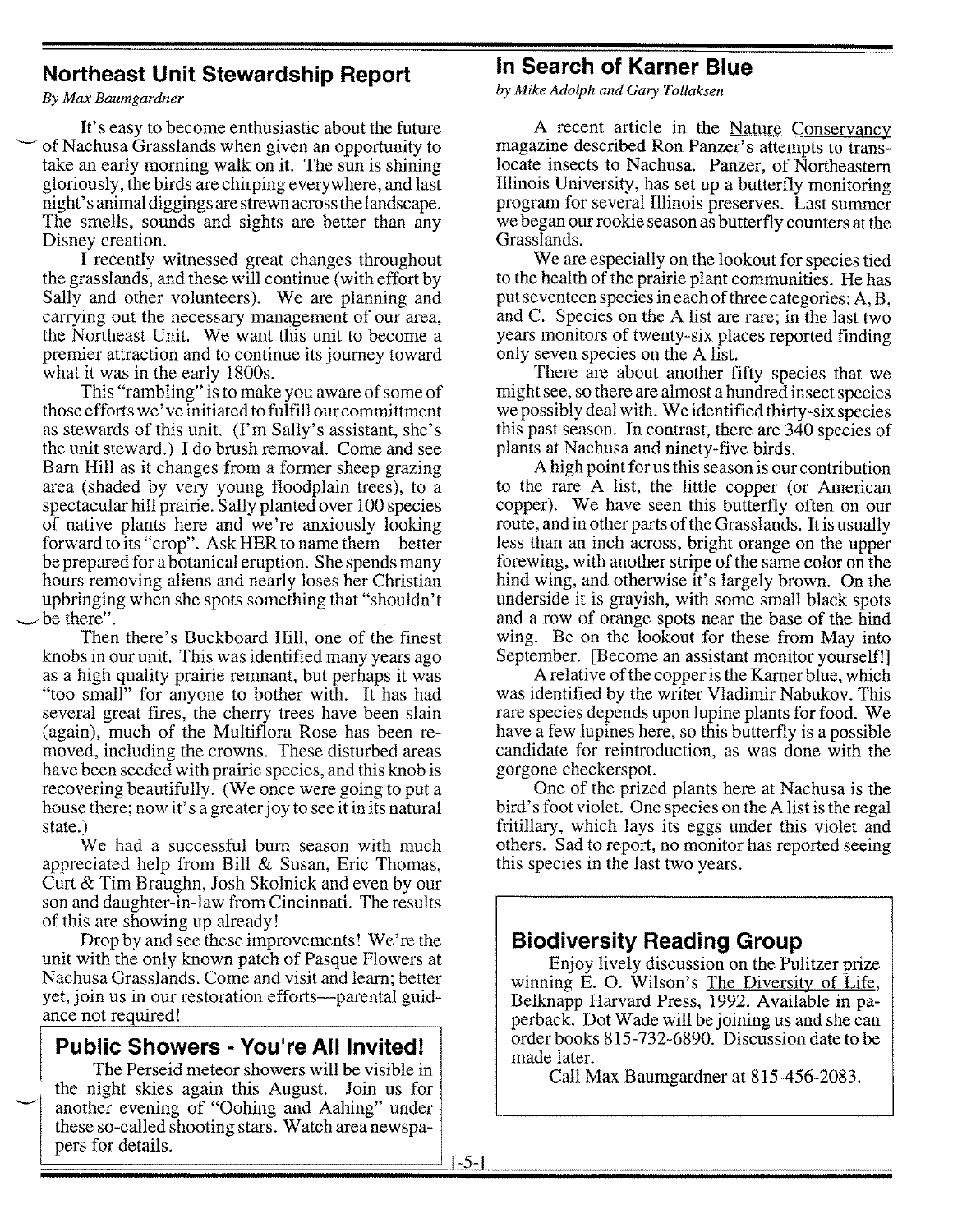#### *Close Up - Nachusa's Birds - continued*

**Cooper's Hawk** (Illinois Endangered) - One was seen in 22 April by me, and 26 June by butterfly monitor Mike Adolf. These were the only dates brought to my attention. I would love a volunteer to take on this species and seek out more information.

**Wild Turkey -** A couple of female birds were seen around the northwest savanna during May and June. **Northern Bobwhite -** They were seen throughout the summer in the main complex near the entrance sign. They survived their first winter after their 1992 release by a local resident. This 1994 winter may have been too cold for their survival.

**Upland Sandpiper** (Illinois Endangered) - We only observed this species on the site a couple of times. I am not sure if their nest or young were destroyed during the bad weather. Their seemingly late arrival to Nachusa, 5 May instead of 20 April, could suggest that bad weather prevented an earlier arrival. One was accidently flushed from the ground on 6 June. It takes 30-31 days of incubation after the last egg is laid, until the precocial chicks are hatched. If this pair was nesting on the site, they may have had problems. A pair was seen flying together on 11 June. No other sightings were noted or brought to my attention.

**Great-horned Owl -** I heard one young owl screeching for food on a mid-June evening.

Long-eared Owl (Illinois Endangered) - Nachusa neighbors, Sally Baumgardner and Rob Sickler, made this season one of mixed joy and sorrow. On 19 May a dead long-eared owl was found. This female owl had a brood patch on her belly which meant that she had a nest nearby. Sally sent the owl's remains to Dr. Angelo Capparella at Illinois State University to study and perform a possible autopsy.

**\yhip-poor-will -** This nocturnally vociferous species was heard on many evenings inNachusa's savannas. As many as 4 males were heard on one June night. Although this species has been present each summer, we have not confirmed its breeding. I'm just pleased that we have suitable oak openings to keep them returning each year.

**Least Flycatcher -** Early on the evening of 18 June, I was very pleased and surprised to hear and see 2 male least flycatchers singing within few feet of one another. The intense competition reminded me of "Star Search". These birds are found in forest and forest edges. They choose the oaks west of Doug's Knob to perform. Recently, the IL Dept. of Conservation listed this bird as highly sensitive to forest fragmentation.

**Sedge Wren -** One species which seemed to have benefited from our very wet summer was this small wren. I found as many as 7 singing males in one large area. Because of time constraints and their cryptic habits, I was able to locate only one active nest.  $\tilde{\Gamma}$  am assuming others were also successful.

**Eastern Bluebirds -** Still a great addition to the music and color of Nachusa.

**Veery** (Illinois Threatened) - This state threatened thrush was noticeably missing. His song along Wade Creek was never noted. Anyone who would like to concentrate on the birds along Wade Creek give me a call. This could be another census route.

**Northern Mockingbird -** Although we have all three members of the Mimidae (Mimic) Family at Nachusa the northern mockingbird creates the most interest. It is not a common sight in this part of its range. This bird has been present and singing for the last three or more years and finally this summer it was seen feeding a fledgling, We may have two pairs nesting on or near Nachusa. One pair is around Schafer's Knob and one pair is near Coneflower Knob.

**Bell's Vireo -** only one pair was noted in 1993. Cowbirds are known to parasitize their nest.

**Yellow-breasted Chat -** At least one pair present. **Scarlet Tanager -** One male seen once in mid-June. *Point of Interest:* Cornell Lab of Ornithology is conducting "Project Tanager" this spring. A continent wide, volunteer-based study. The volunteer will conduct point count twice during the breeding season, and search for nests. Anyone interested call me and I will get you the information necessary. What a great way to "bird with a purpose".

**Dickcissel-** Present, but in smaller numbers than '92. **Field Sparrow -** Nesting in good numbers.

**Lark Sparrow -** One pair observed at Doug's Knob. **Grasshopper Sparrow -** It was very difficult to tel' how the stormy weather affected this species. Many males were singing 18 June just as they would in May. Bobolinks - Two males set up territories in the main sector. I only noted one female.

I know there are many local birders who have had wonderful sightings. In October I thought I had a quick peek at a sharp-tailed sparrow, but I did not have it long enough to be positive. If any of you observed this species or had any other sightings of interest, please drop me a note. I need these sightings in writing, so a quick note will be fine. Every observation helps with the larger picture. Have fun and keep looking up!

I 1993 Rainfall information from the *Amboy News,* Amboy IL.

If you bird Nachusa Grasslands and would like to share your observations or would like to be a bird monitor contact me at:

**Ann B. Haverstock 724 Hawthorne Lane Geneva IL 60134**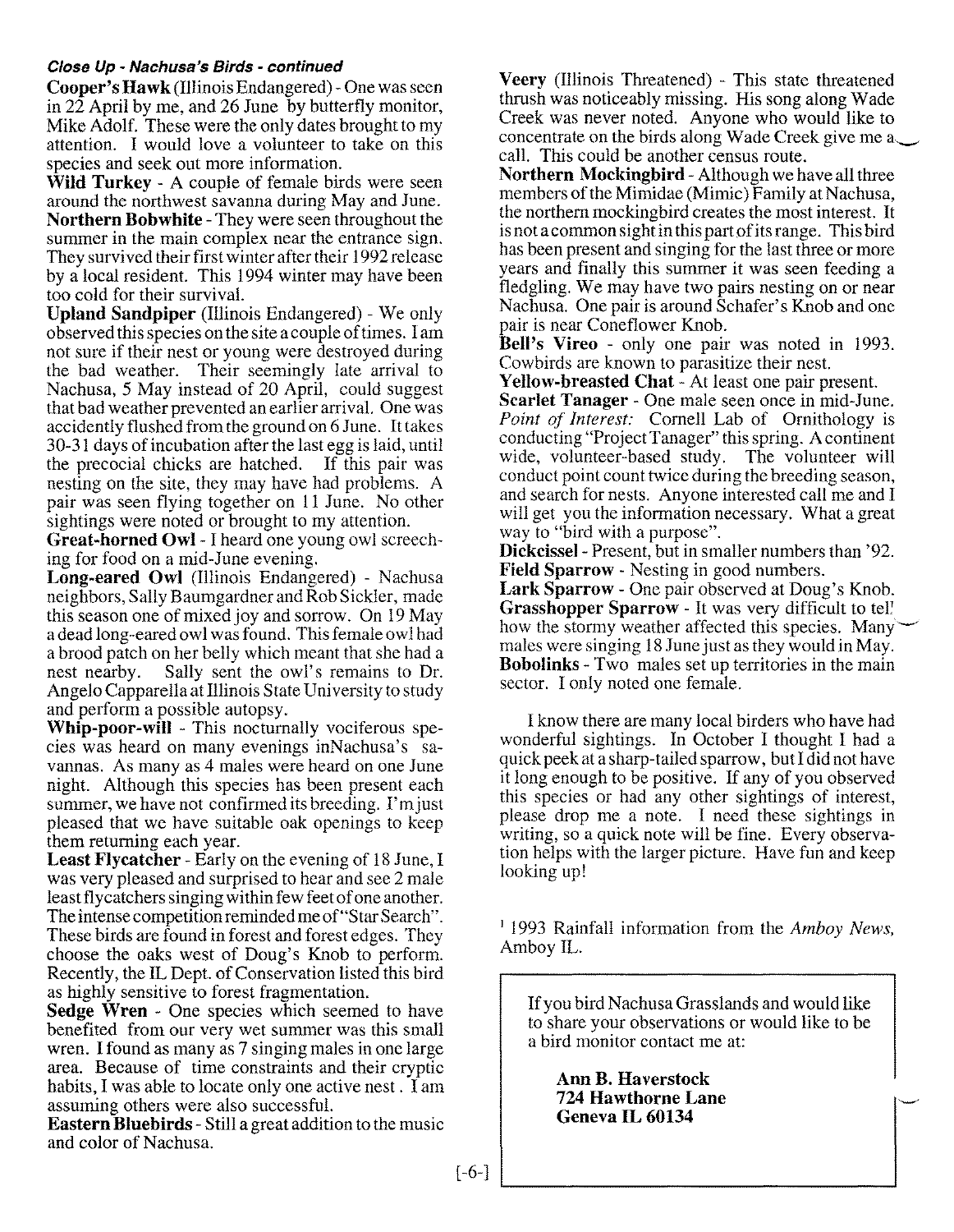# **Calendar**

#### June

 $\overline{a}$ 

I  $\tilde{e}$  $\hat{c}$  i  $\tilde{\varepsilon}$ .e..  $\bm{\cup}$ 

- \*25 Saturday,9:30 am: Bird Tour-Gill Moreland
- 26 Sunday, 10:30 am: Workday.

#### July

- 2 Saturday, 10:30 am: Workday
- 9 Sunday, 10:30 am: Workday
- 10 Sunday, 10:30 am: Workday
- 12-15 North American Prairie Conference in Kansas
	- 16 Saturday: Workday
	- 16 Saturday, 3 6 pm: Plant Id. Field trip with Dennis Lubbs
	- 24 Saturday, 10:30 am: Workday
	- 31 Sunday, 10:30 am: Workday

#### August

- 1 Fall Prairie Smoke submissions deadline
- 9-14 Ecological Restoration Conference in Michigan
- 13 Saturday, 10:30 am: Workday
- 20 Saturday, 10:30 am: Workday
- 21 Sunday, 10:30 am: Workday
- 27 Saturday, 10:30 am: Workday

### September

- 3 Saturday, 10:30 am: Workday
- 11 Sunday, 10:30 am: Workday
- 17 Saturday, 10:00 3:00: Annual Autumn on the Prairie celebration
- \*24 Saturday, 11:00 am WalkIWorkday,
- 25 Sunday, 10:30 am: Workday

### **October**

~ I I I I

 $&$  Save

ost on Refrige

1 Saturday, 10:30 am: Workday

\*Reservation required - 312-346-8166

Restoring and protecting native Illinois is fun and meaningful work, join us for a few workdays this summer. Meet at the barn behind the Yellow House, 2055 Lowden Road.

ALL WORKDAYS THIS SUMMER ARE FROM 10:30 - 1:30.........Bring a bag lunch.

# Wish list for Nachusa Grasslands:

- \*-seed drill or broadcaster
- •-Mower-pull behind a tractor-bigger the better
- •-60 horse power tractor with three point hitch<br>•-ATV or golf cart •-Hand scythe
- $-ATV$  or golf cart
- fax machine Large toaster oven
- $\bullet$ -dolly (hand truck)  $\bullet$ -security alarm for barn
- --1-2 cu.yd. dumpster <small plow 2'-6'
- four row disk hay rack
- •-Flatbed trailer •-Truck ladder rack
- •-shop vacuum •-steel ramps
- =-heavy or light duty utility trailer
- •-full size pickup truck cap and/or too box
- •-old kitchen cabinets for the shop
- •-shop vise •-agriculutural combine
- =-vented propane office heater
- agricultural field gates
- •-Snowblower (thinking ahead)
- --VCR/small TV for presentations
- $\bullet$ -Riding lawn mower-to mow weeds & fire breaks
- <Large portfolio case transporting aerial photos
- Donations are tax deductible & greatly appreciated.

#### Thanks to donors for:

- $\sqrt{-SLR}$  camera set with extra lenses John Santucci
- $\sqrt{\ }$ -Mulching Mower&String trimmer Michael Rosenzweig
- $\sqrt{\cdot}$ Slide projector kit & screen
	- Steve Pozdro & Vie Becker
- $\sqrt{\ }$ -Leaf Mulcher and accessories
	- Ira Davis, Harold Neave & John Andes
- $\sqrt{\frac{1}{2}}$ -Gas storage tank Norm Brecker
- $\sqrt{\ }$ -Seed collecting bag prototypes (cloth with shoulder strapsl) - Patti Vanbuskirk

# Work projects that need yOU:

- =Create portable "Smoke Hazard" road signs
- Someone to loan us a trencher to dig up some tile and put in a water line, two days work.
- =Pield trip leaders that we can call occasionally to give tours
- •-help maintain the mechanical equipment (tractor, skidster, pickup,...) Greatly Needed!
- build four simple easels to hold aerial photos
- Members of a "speakers bureau" to give talks or slide shows
- •-Road side steward to collect litter, battle a few weeds, check fences and gates for damage, and maintain the bulletin boards
- •-Electrician to run a few outlet lines.
- <Excavator to loan a drot for two days work.
- •-Prescribed burn host someone to greet visitors/ new crew members - help keep the crew hydrated and full of cookies
- More monitors recording occurrences of birds, butterflies, herps, plants.
- Someone to start a plant collection Nachusa species.